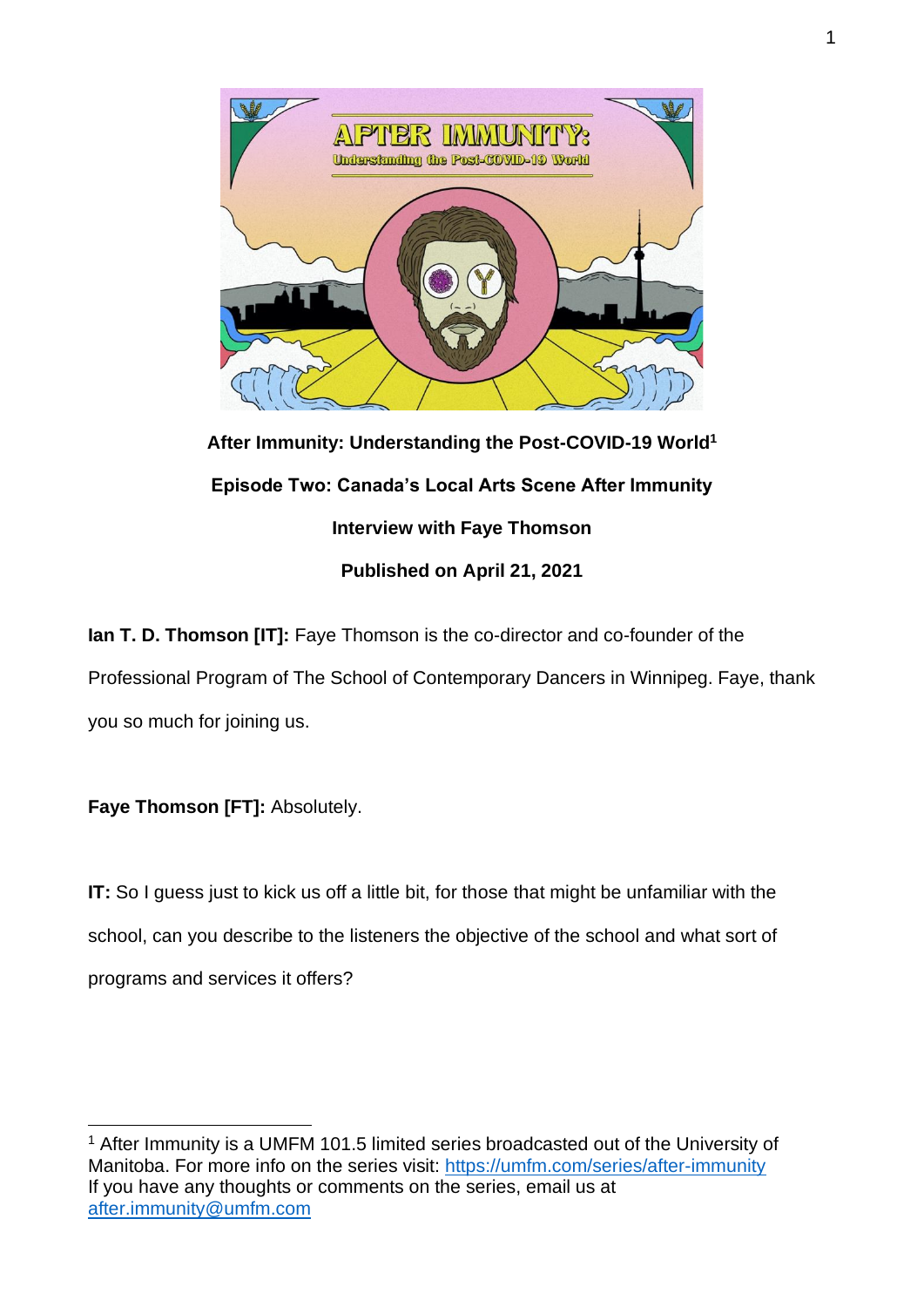**FT:** Sure. Our school is known as one of the leading centers for professional contemporary dance training in Canada. So there are a few schools across Canada that are funded by the Department of Canadian Heritage, federally, as a National Center of Excellence for Training, in this case in contemporary dance. They also fund for other art forms as well. And we're also funded by the Manitoba Arts Council, and the Winnipeg Arts Council. And our mandate is to produce professional dancers for our local, national and international contemporary dance community. And our graduates are across the country and across the world. And we also have an evening program, a junior professional program for high school students that are preparing for our post-secondary program, our professional program. And we also have a general program for community outreach for the student that might want to study once a week. So the center of the school is the professional program. It's affiliated with the University of Winnipeg and students can attain a degree as well as a conservatory training.

**IT:** So it sounds like there's quite a number of different services and programs that the school is able to offer, and it sounds like they produce the dancers that we might see at the national and international level. That's terrific. So the series as a whole is talking about that post-pandemic future and what lies ahead, but you can't start from that position. You've got to start with what's going on currently and the pandemic that we're facing right now as we talk over this Zoom call. How has the pandemic and its restrictions affected those programs that you just described for us, and your ability to administer the school?

**FT:** I think for all the performing arts organizations it's been an absolutely crazy year. Because instead of creating one season, everybody is creating a new season, and a new season, and another season, as we pivot with all the different rises and falls of the wave[s] of the pandemic. So it's interesting. You have to be very agile and you have to be ready to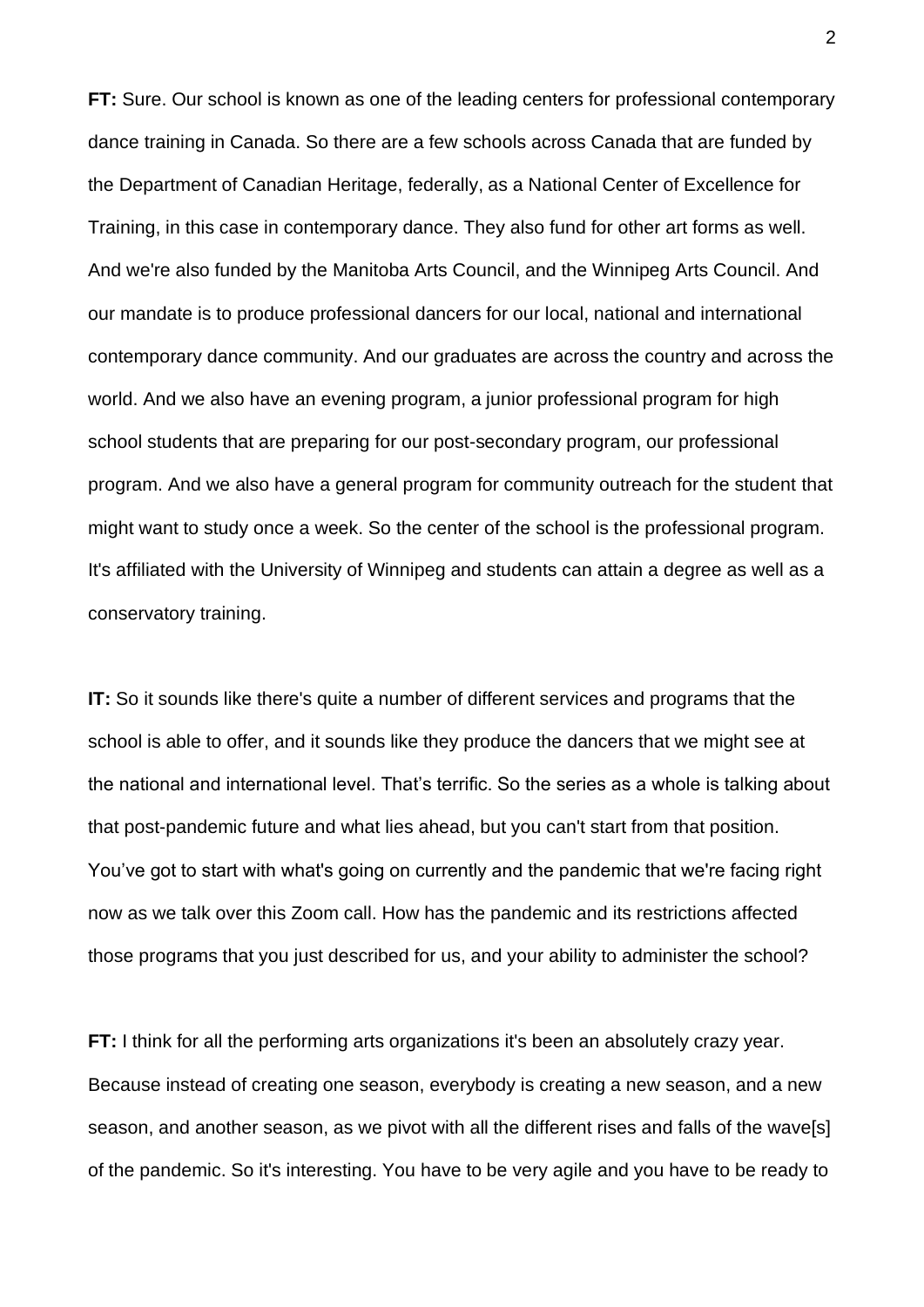pivot in any direction at any moment. So for us, the way we prepared to be able to do that is we have a hybrid model that we're working with so that we can be totally in the studio if restrictions were totally released, we could be totally online if there's a surge of the pandemic, and we can also blend the online and the in-studio if needed. So it's been not unique to us either: every artistic director that I've spoken to…We're responding with agility at every moment, I would say. And not just us, but I just hear it right across the country.

**IT:** That's interesting that, as you said, you have that hybrid model prepared at any instance for how things might change over the course of weeks, months, days even. Insofar as that kind of model goes, these steps that you've taken, is this something you think you'd be able to maintain in the long term, or is this kind of a short term "band-aid" solution"?

**FT:** Well, I would say it could be both. In the short term, the hybrid model allows us to address any restrictions. And also, it's very important to us to keep these students safe. So at all points we have to be ready to respond. And then [for] some elements in the program…it's interesting. We found that having an online element in some cases was interesting and might be something that we might keep. But on the other hand, some elements definitely need an in-studio component, a strong in-studio component. So there are elements that have been revealed as interesting and intriguing in the current situation, and I think that's true of a lot of the performing arts organizations. And then there's other elements that need to return to the in-studio, the in-theater aspect as being fundamental to the nature of the art form.

**IT:** It's really interesting, just in the sense of that online format, finding what works and in what aspects it works. I want to talk about that, in terms of the trends you've seen and the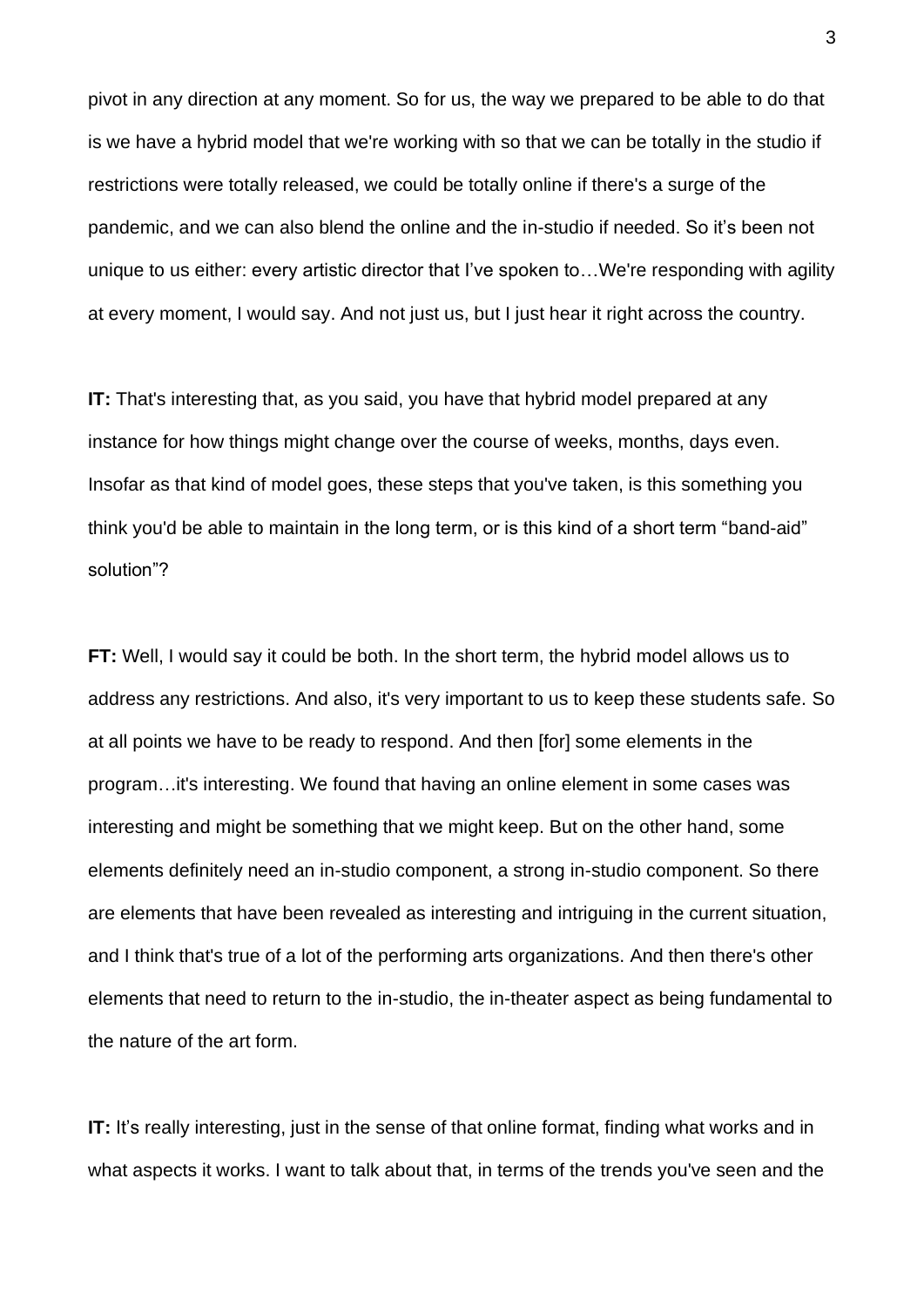way that things have moved around. So the school itself has engaged in both online shows as well as outdoor shows, earlier in the pandemic when restrictions weren't as "tight", you could say. How do you feel about those approaches, about the online format as well the outdoor format? How do you think those shows went?

**FT:** Well, even in terms of the training, the online has been very important in the sense that there are certain subjects that can be presented well online. So we have a dance legacy course, that could be presented well online. We have a music course; we were able to present that online very well. We had even partnering lectures with a very renowned national artist, Sylvain Lafortune, who did a partnering lecture series that worked beautifully online. We've also drawn on the online in that we have out of province guests always every year, many out of province guests that come in. Many of them cannot come in now, but they can come online and they can do their creative process through the online, and it would not otherwise be possible to engage them. If students have even the mildest symptoms of illness, if they have a runny nose, if they have a cough, they can't come in until they're cleared medically. So they can be online and do a class and take part if they feel well enough to do that. And we've also had international students – because we have students from across the world as well as across Canada that come into the program – we've had students that have been online doing classes and rehearsals, waiting for safe travel into Canada.

So the online component has actually been very important in terms of operating within this year. In terms of performance itself, what we did for our December performance series we had to move online for three weeks in November when cases surged. Because we're a post-secondary program we weren't required legally to do so, but we felt the cases were such that it was the prudent thing to do. So we went online and came into the theater in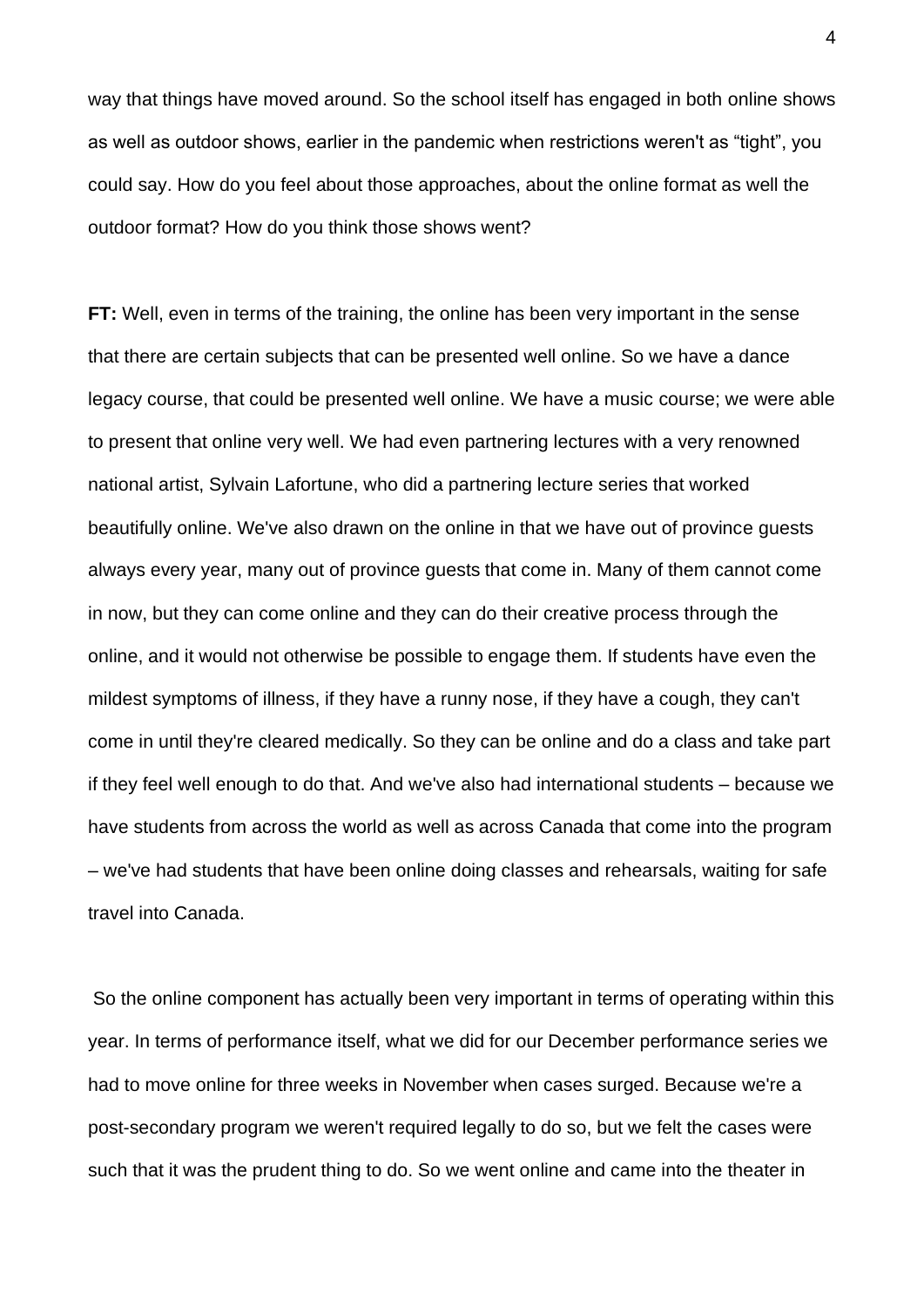January instead of December. And by January we were able to bring the dancers into the theater in very small groups, social distancing, masks on – they've learned to dance with masks on – and film each of their pieces in a very safe environment. And then that's being compiled and it will be presented as an online performance. And we're not unique in that, a lot of the arts organizations, dance organizations, are presenting their performances online. And that's interesting in the sense that there has certainly been an interest in filming and presenting online, but this has accelerated the focus on that way of delivery. At the same time, there is a hunger on the part of the performers, and the audience, to come together in the live interchange and synergy that happens when we have live performance. And that, I don't think will ever change. It will continue to be important to have that coming together in live presentation, in the performing arts. So I think it's catapulted the development of presenting online. I think it will continue; I think it's brought out some interesting things artistically that people have investigated. At the same time, in-person, audience there, performers there, the magical interchange, nothing can replace that.

**IT:** That provides a really helpful perspective, I think, in terms of what's worked and what hasn't worked. So it really sounds like, correct me if I'm wrong, that the online format and certain aspects of teaching online might be still seen as something to incorporate into how you teach dance moving forward, even past the pandemic. Would that be fair to say?

**FT:** I would say there are certain subjects that might be considered, maybe more academic subjects that can be presented well online. And there are also the students. We brought in courses that gave the students new skills in how to film their own creative processes and how to compile a presentation online. So there's new skills that they've actually learned that we brought into the program this year that everybody's very excited about and that we will carry forward into next year. But in terms of training, there's nothing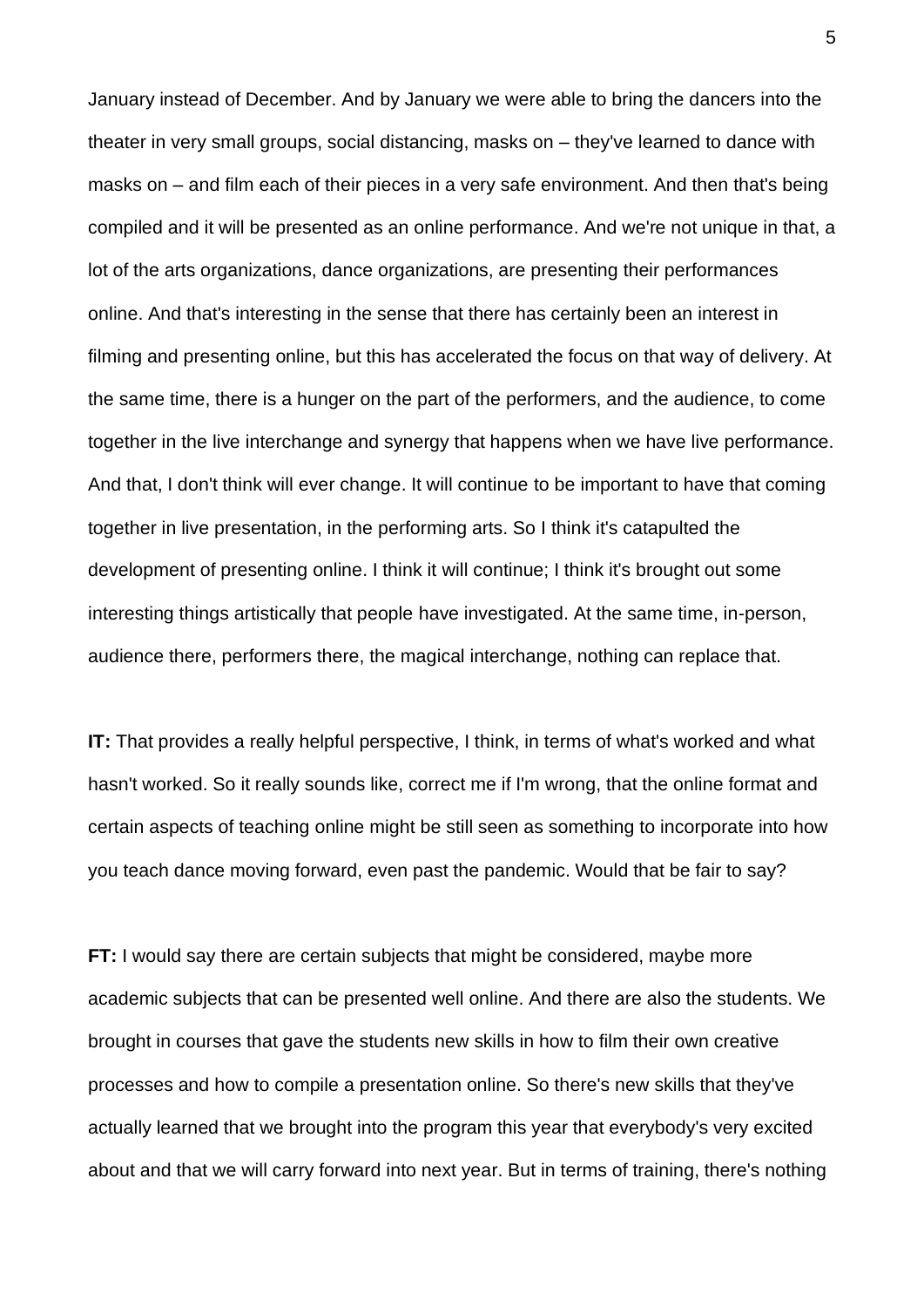that will replace having that interaction of the teacher, the rehearsal director, in the studio, the interchange with the dancer, because it's such a physical, tactile art form that it's vital to have that interchange in the long term in terms of the development of the future dancer or performing artist. It's interesting, some things have been discovered, and I don't think that's unique to us. And then, of course, some of it is ways of delivering and continuing to move forward until we can return to where we ultimately will need to be.

**IT:** Again, it's really interesting to me that there seems to be some innovations happening in terms of how dance is communicated actually, or expressed, and that switch to an online or a screen-based format seems to be one of them. So earlier in this topic, we talked to a film festival about how they've had to move online and for better or for worse, they've been able to make that transition because they've dealt with screens before. Insofar as what you've just talked about, about teaching the students how to communicate or film the dance, I was wondering if you could maybe talk a little bit about that, about how dance might be evolving into a sort of screen-based medium. How has that played out, and do you think that it's something we're going to see more of into the future?

**FT:** The way it occurred within our program is we brought in an international quest artist, [and] she paired up with a videographer. So the two of them together were working with the dancers. So while they were looking at aspects of creating their own compositions, they were also learning skills in terms of how to record what they were doing, and even how to explore the creation from certain viewpoints given what they were discovering within the work with the videographer.

So that certainly has been a discovery. And we've just finished another process, where again, a dance artist that works within film a lot has been brought in to work with another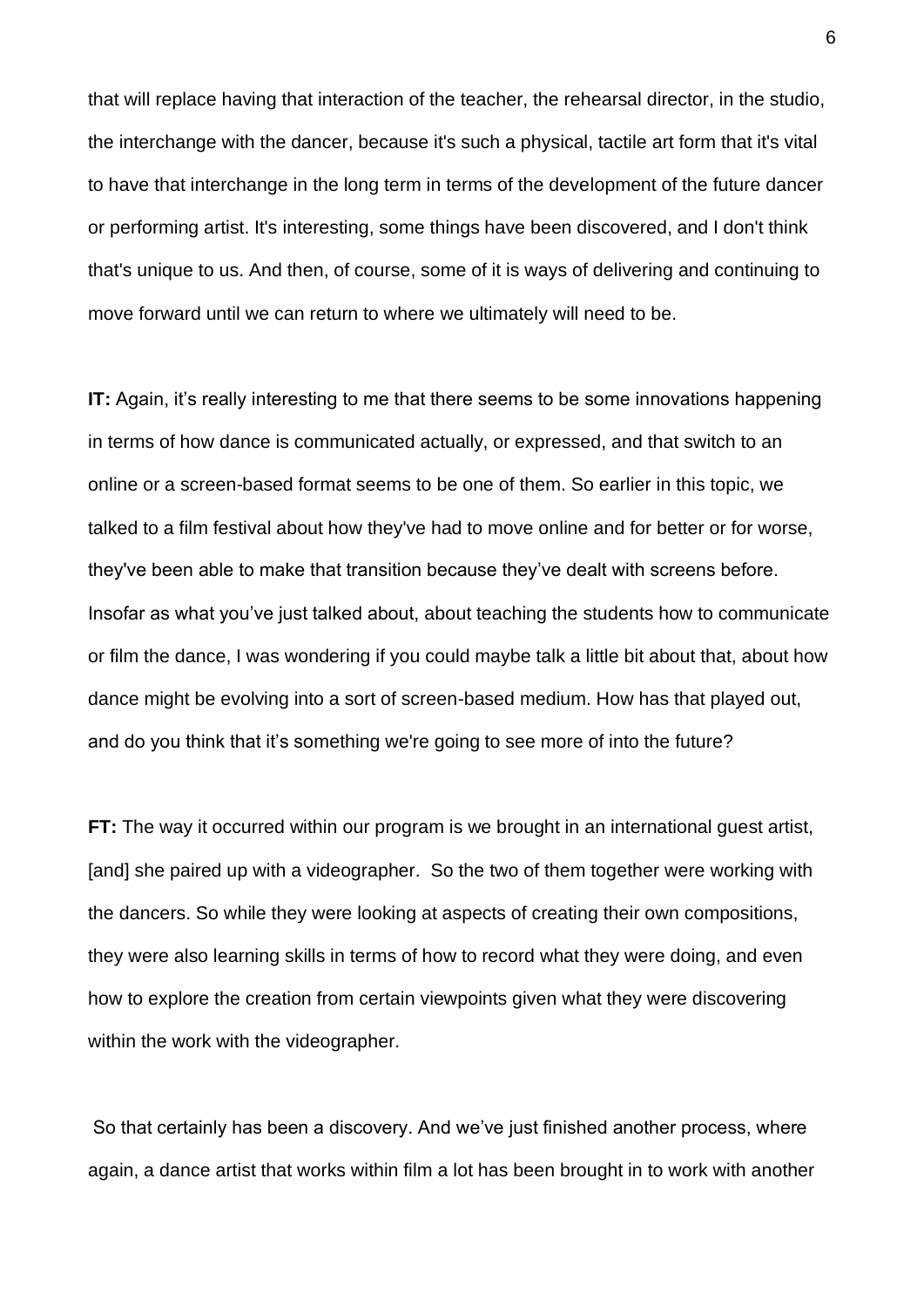artist. We have Susie Burpee from Toronto working with our students right now on a composition process and she's partnering with one of her long time dance partners, Linnea Swan in Calgary. And Linnea has had extensive work in film and dance, and the two of them are partnering together. So it's a new exploration, I think, for all of us. It's certainly been there, it's not that there hasn't been film and there hasn't been online, but it's suddenly catapulted to a new level of importance. And I think that that will continue, but there will definitely be the return to the live performance experience. There's no replacing that kind of experience like that. And you can feel it, in the dancers and in the audience, that people want to come together again and they want to have that interchange. So I think both things will happen going forward.

**IT:** I was wondering if you might be able to speak a little bit more to those aspects that aren't able to be replaced online. Because as I said, we talked to a film festival about this and, you know, it's a movie, that is its original medium in how it communicates artistic expression. Whereas dance is, as you said, it's in a theater and that's how people have traditionally gone to see contemporary dancers. So I was wondering if you might be able to explain a little bit more about what might make dance different from the other mediums in the local art scene, and what can and can't be communicated online.

**FT:** Well, first of all, in training itself, if you're in a performing arts form – and certainly in dance – within the studio, there's a kind of level of coaching that happens that is very difficult to do on a Zoom format or another online format. And that would be where you're wanting, first of all, to demonstrate in a full space the kind of movement calls you want. You want to move in and have some tactile interaction in terms of refinement of technique, and the immediacy of the interchange allows for elegant detailing in the technique and artistry of the dancer. So that kind of interchange, at that depth, is not possible in the long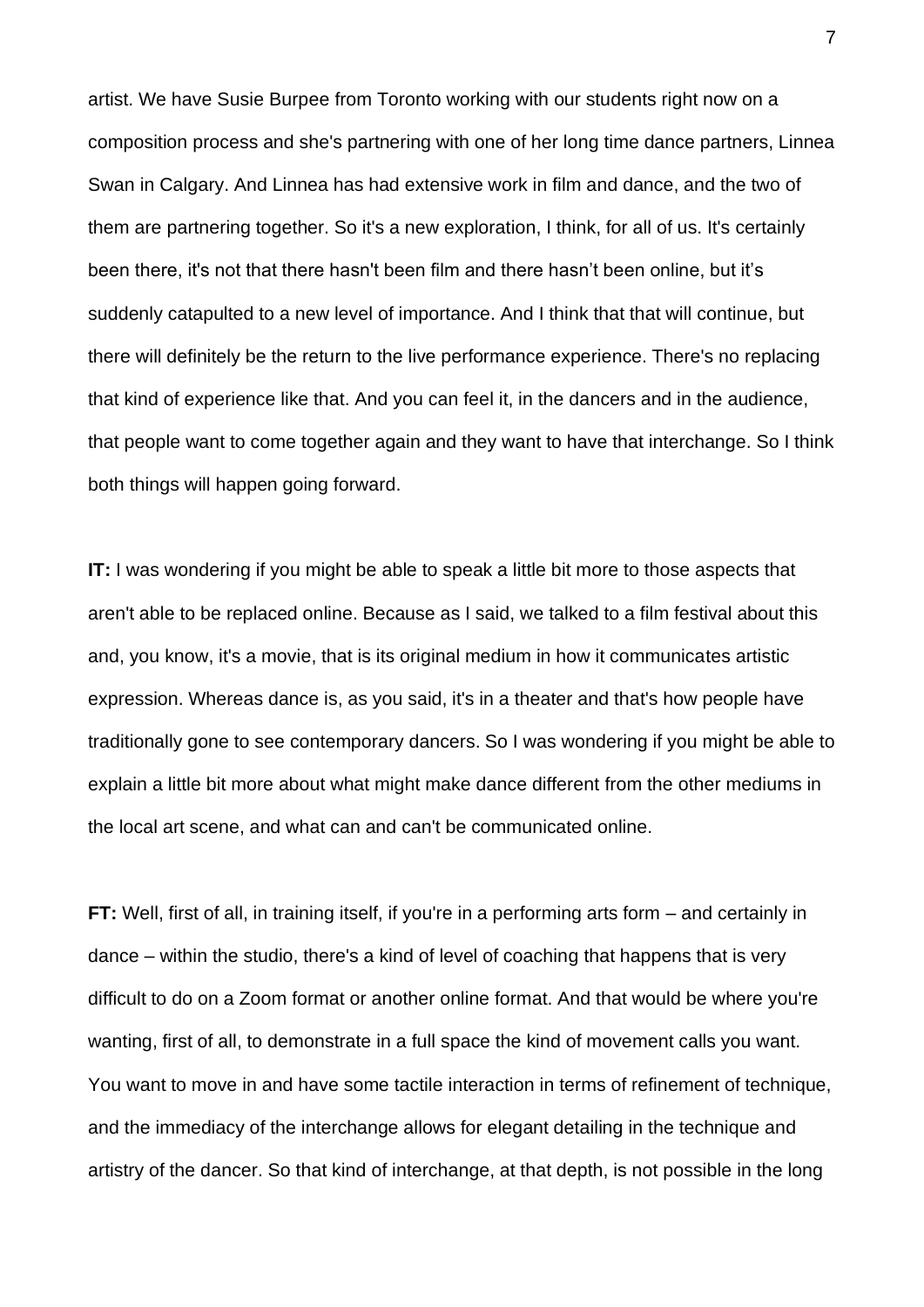term in an online format. The bigger picture you could deal with in the online format, but delving in and getting into the depth of the experience and the depth of the training can only happen really once you're in the studio. And then in terms of live performance, I think it's not unique to dance. We actually even see it in sports, like we have sports events happening where they're in a stadium or they're in an arena and they miss the fact that they don't have spectators there. And it's the same really in the performing arts. The artist is interacting with the audience and the audience is really interacting with the performer, in a live performance event. So that aspect adds a whole other layer to what's taking place, and that's something that needs to have that coming together to happen.

**IT:** Yeah, and those are the sort of elements that we might see return in that post-COVID world. Would that be fair to say?

**FT:** Oh, yes. Yes, I think there's no doubt. I think there might even be an explosion of live performances after we're all vaccinated so, yes. I don't think that means that the intriguing interest that's come in terms of exploring the online aspect of working within the arts will dissipate, but I think there will be almost an explosive return to a live performance.

**IT:** Both for the artists and the audiences alike, you could even say. So one aspect that I found interesting in exploring this topic has kind of been an analogy of the arts, and seeing the arts as like castles in the sand sometimes. Where pieces are presented, they're performed, and sometimes they're forgotten. And one of the trends we've seen with some arts groups or some film festivals, some mediums, has been utilizing past archived performances to engage with audiences. Has this been a technique incorporated by the school or do you have any thoughts on that incorporation of past events and materials in the post-COVID-19 world?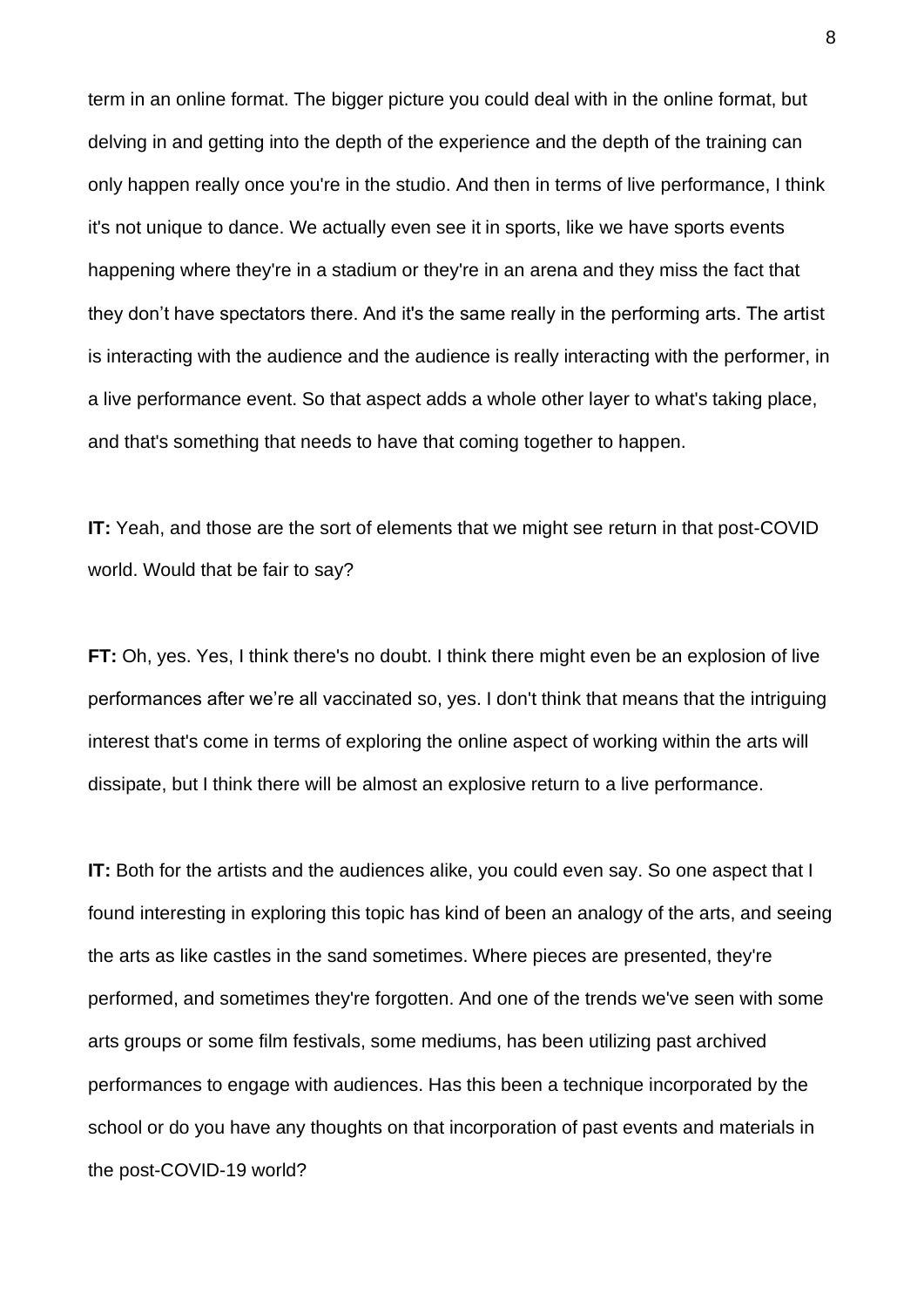**FT:** In terms of the school, the works that we mount…there [are] a variety of ways that works are mounted. One is that they're created in the moment, for the group that's there. Another way that's done is they're remounted from archives of works that have been done. So with the choreographer's permission and the choreographer facilitating, it could be a remount and therefore it could be something that comes from the archives and has that kind of legacy. Or there could be a blend of the two of those things where somebody is inspired by something they've done before, but they want to create it in a new life. So all those things are possible. And I think there's beauty in both. Because with visual art, we don't look at a painting once and then throw it out because we've seen it and that's the end of it. So there is a beauty in revisiting and exploring in our observation more depth in terms of what we're experiencing. At the same time, there's a beauty in something that is temporary, just in that moment. And even though a performance might be videoed and recorded, whatever happens in that live performance is really unique to that moment, and that makes it very special and precious.

**IT:** I really like how you articulated that, and I think that's a great way to sum up a little bit of the different elements of art, and why we appreciate art. I kind of want to switch directions a little bit and talk about supports of the local arts and a little bit of the recovery of dance, you could say. So you mentioned at the onset information regarding the school itself and the supports it receives from government and arts based associations. And they are important to that long term prosperity of the local arts scene. What role would you like to see these associations, and government, play in the local art scenes in Canada after the pandemic is over? Where do they fit in that world, do you think?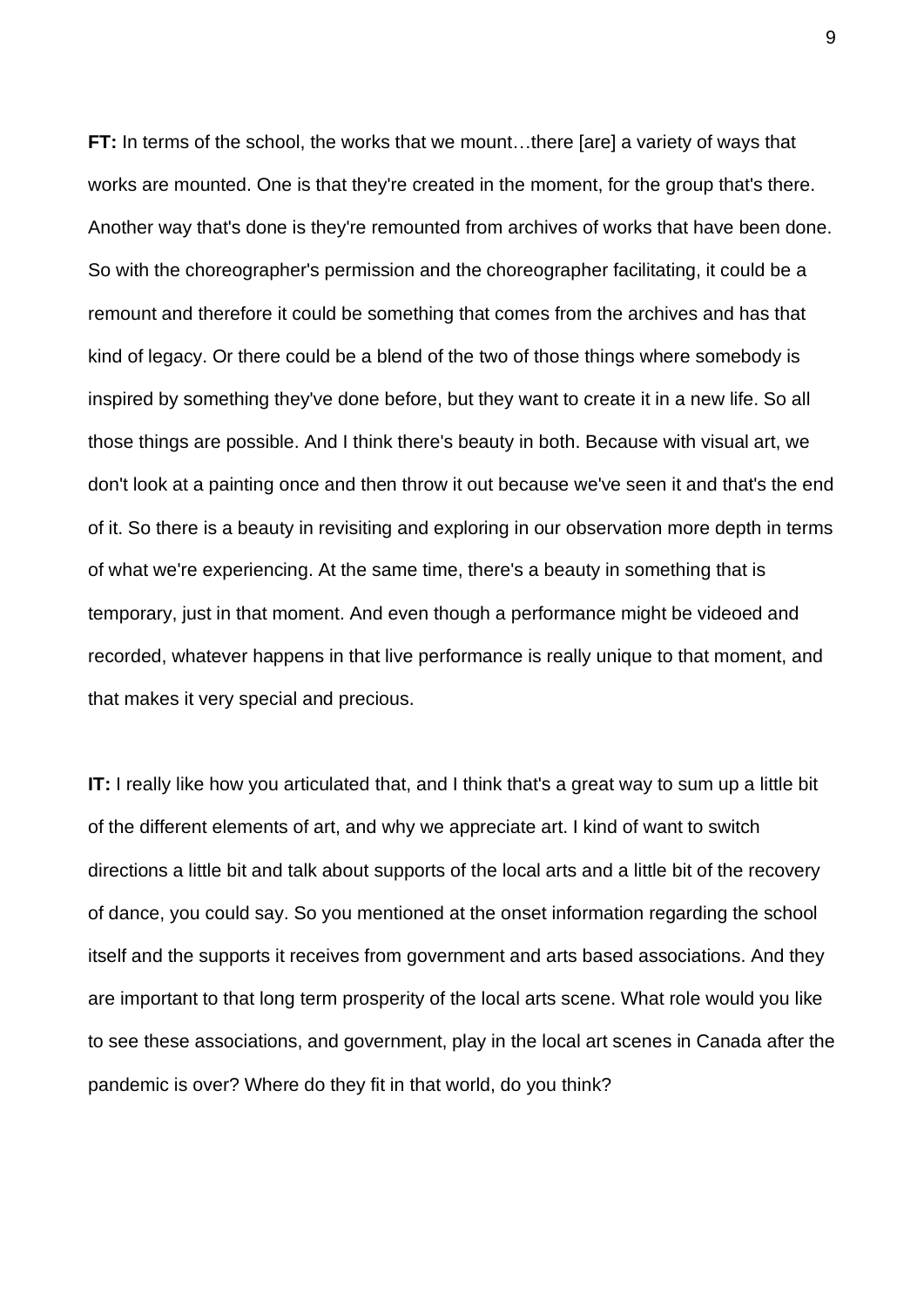**FT:** In terms of the national arts training programs, we were very fortunate that along with the professional companies, we were all given an emergency 25% increase in our operating funding, the one year increase, to deal with the emergencies around the pandemic. And that was true of our programs that are funded by Canadian Heritage and the companies that are funded by the Canada Council for the Arts. So that was a tremendous thing that was initiated and they made it very simple. It was the first time ever that I personally have had a simple grant application, ever. So they made it very easy and the money came very quickly, and that was tremendous. What we are currently asking is that they consider extending that emergency funding. Not just our program, but what's being asked across the country in terms of the Canada Arts Training Fund that we're funded by, [is] that this emergency funding be extended into the next season because we'll be in [a] recovery phase. So it won't be immediately [that] we can go from zero to 100 in terms of economic resources. So the hope is that would be extended into another year, and then ultimately there is a request to consider further funding to address all the areas. There's a variety of areas to be addressed in the Canada Arts Training Fund, under Canadian Heritage. We also have that access [to] the Canada Emergency Wage Subsidy and that has been a tremendous asset to us and, we are hearing, to other arts organizations as well. So that's been very significant. And the other thing is we have accessed money, along with other organizations, from the Winnipeg Foundation, in order to purchase many things that we require to operate safely. Like sanitizers, and HEPA filter air purifiers, and a whole long list of numerous things that had to be implemented so we would have layer, upon layer, upon layer of safety measures. So that came from the Winnipeg Foundation. So we have been very appreciative of that support.

**IT:** So it sounds like the way they can help is to assist in the recovery while you deal with the challenges you faced from the pandemic. In light of those challenges – this is a rather